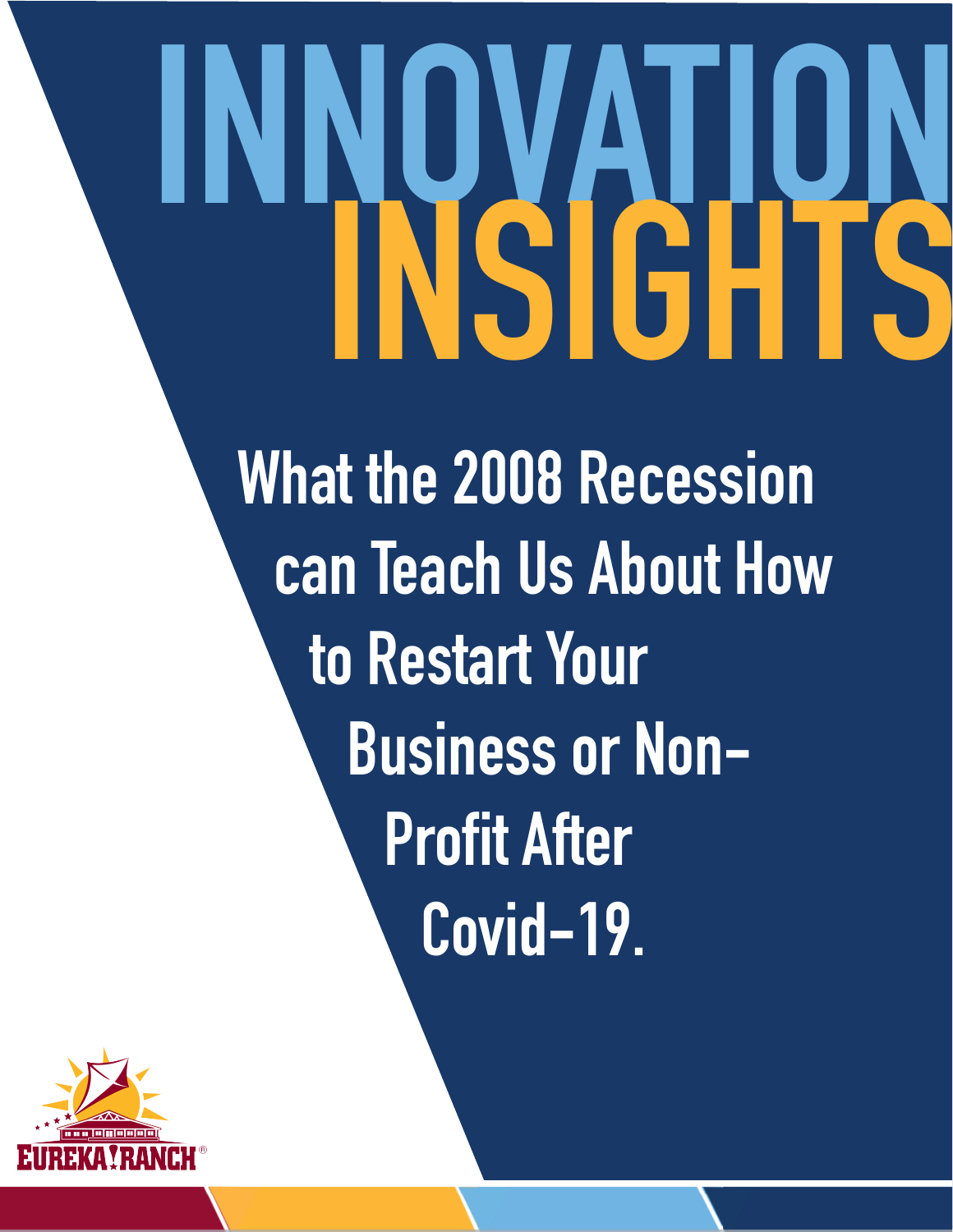## **While nothing can compare to COVID-19 - there are some lessons from the 2008 recession that can provide leaders with some principles for success.**

Research by the Eureka! Ranch on behalf of the US Department of Commerce - 3 years following the 2008 recession found that those companies that were proactive in using the recession to reinvent and innovate grew sales by 2011 by 84% versus 4% for the non innovators. Even more importantly the innovators grew their profit margin 96% versus just 13% for the non innovators.

**The Innovation Gap CONSEQUENCES** 



3 Years (2008-2011)

The innovators accomplished this massive growth in sales and profits by investing in new products and by serving new customers. Three years following the 2008 recession 37% of sales were in new products versus just 19% for the non innovators. And, 43% of sales were to new customers versus just 23% for the non innovators.

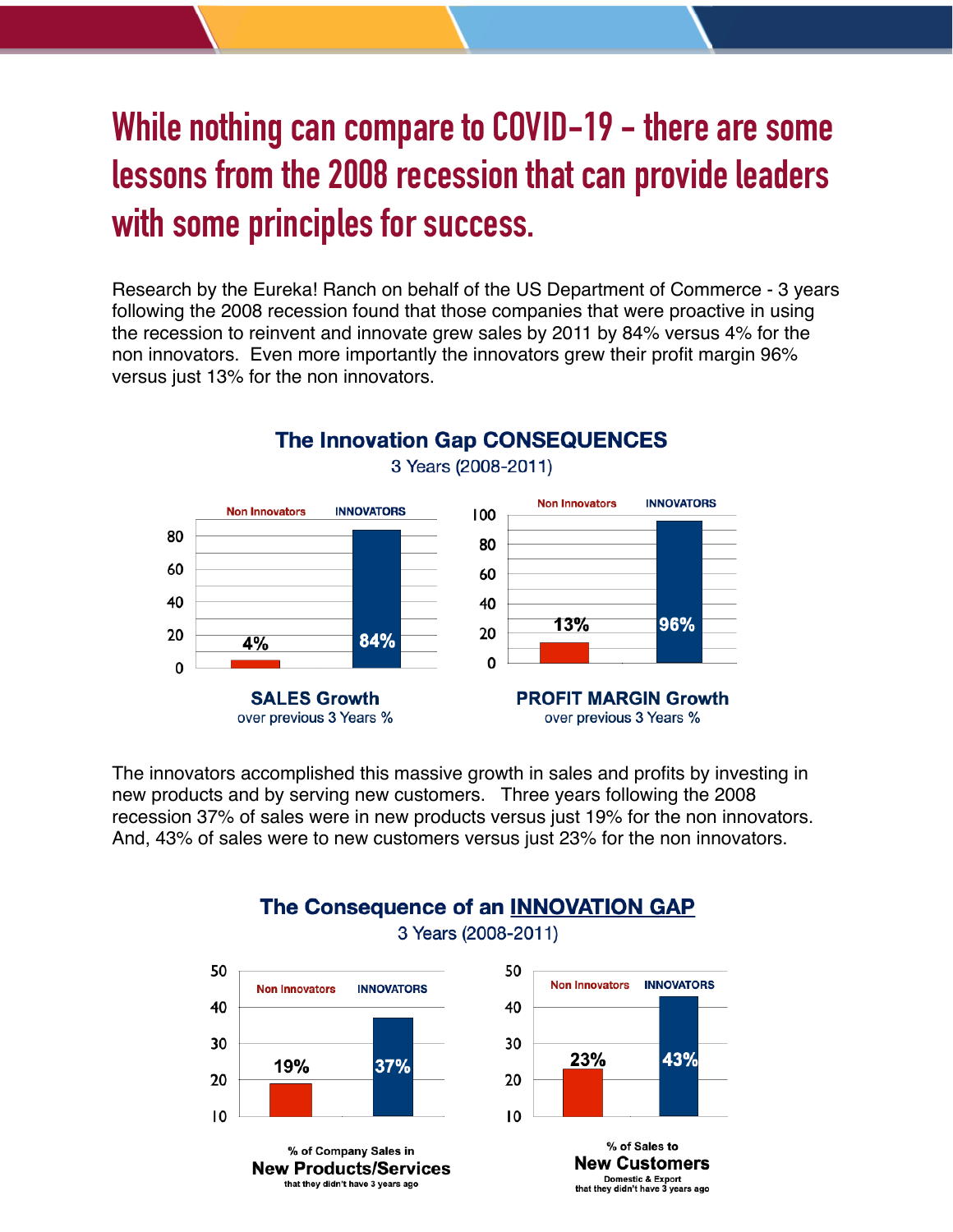Maggie Nichols, Eureka! Ranch CEO, defined three practical and proactive things that leaders can do right now to prepare for the end of Covid-19:

**Proactive Leadership #1 - SET THE FUTURE STATE -** Use this time to stop and think about where you want your company to be in the future. What new products, services or customer segments do you want to be positioned to win with in the future. Then what can you do during this downtime to start to build momentum towards the future state you've defined.

**Proactive Leadership #2 - ENABLE INNOVATION MINDSET** - A vision of the future cannot happen without the support of your team. Now is the time to teach them and enroll them in the idea that the new world will be a new reality - not a repeat of the old world. To help you in this journey Maggie is making available a free on-line starter class for employees by clicking here.

**Proactive Leadership #3 - ENABLE EXPONENTIALLY - Likely the biggest tangible** transformation coming from this crises will be the acceleration of all companies to a digital world. Importantly - successful internet systems involve more than simply "porting over" analog systems. Great digital systems take advantage of the artificial intelligence the digital world enables.

> The Eureka! Ranch has pivoted all of its courses on University Campuses and with companies to a 100% Digital platform. Most impressive of all - the team is leveraging the digital world to teach classes on-line that are actually MORE EFFECTIVE than live classes.

Eureka! Ranch sister company Brain Brew Custom Bourbon has created an artificial intelligence app that allows bourbon lovers to create their own custom bourbon by answering 15 questions instead of needing to do the live blending experience.